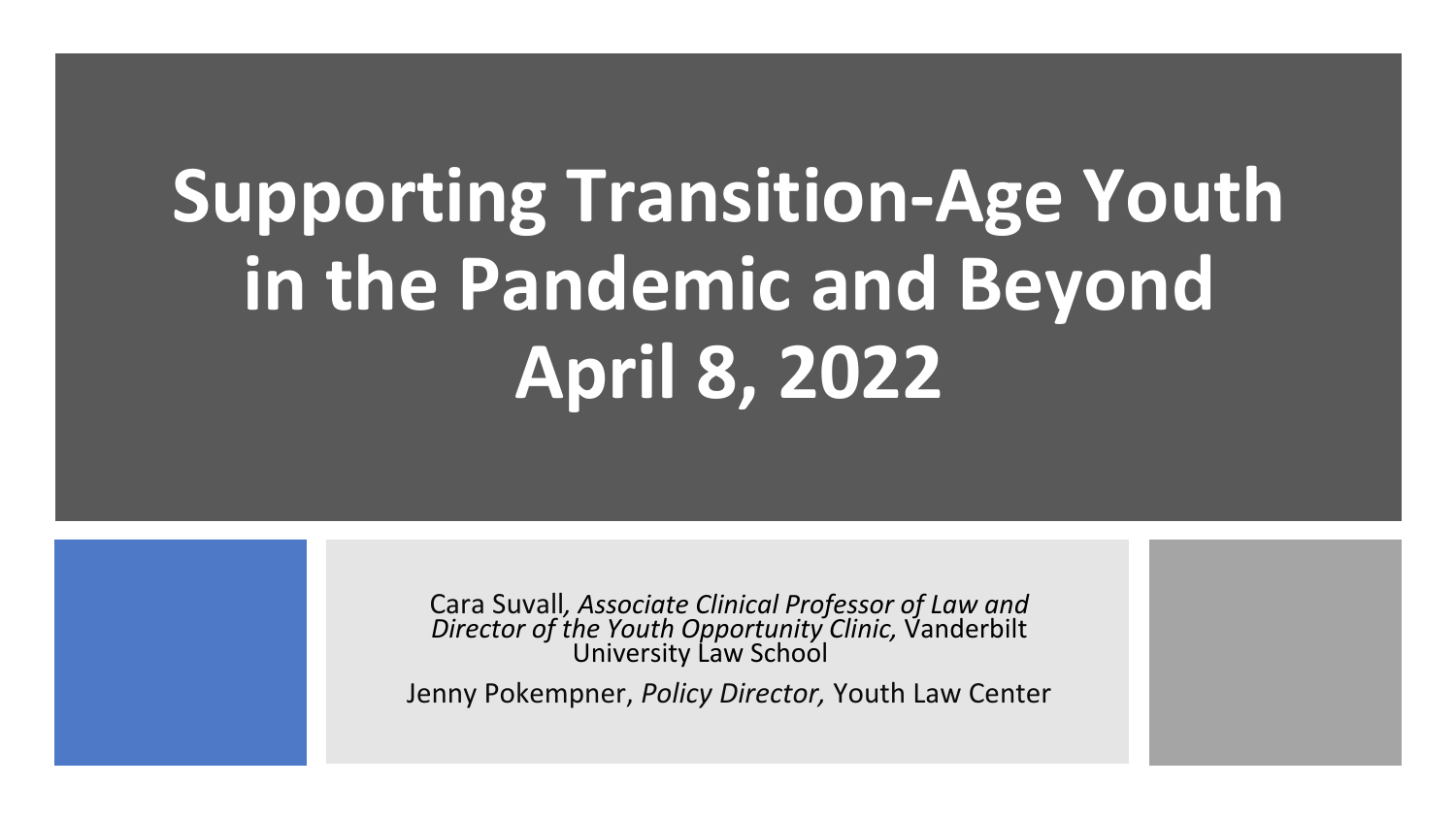### Agenda

- Data and background about transition -age youth
- Your role in advocating for transition -age youth
- Example areas of support:
	- Education
	- Criminal legal system contact
	- Benefits
	- Housing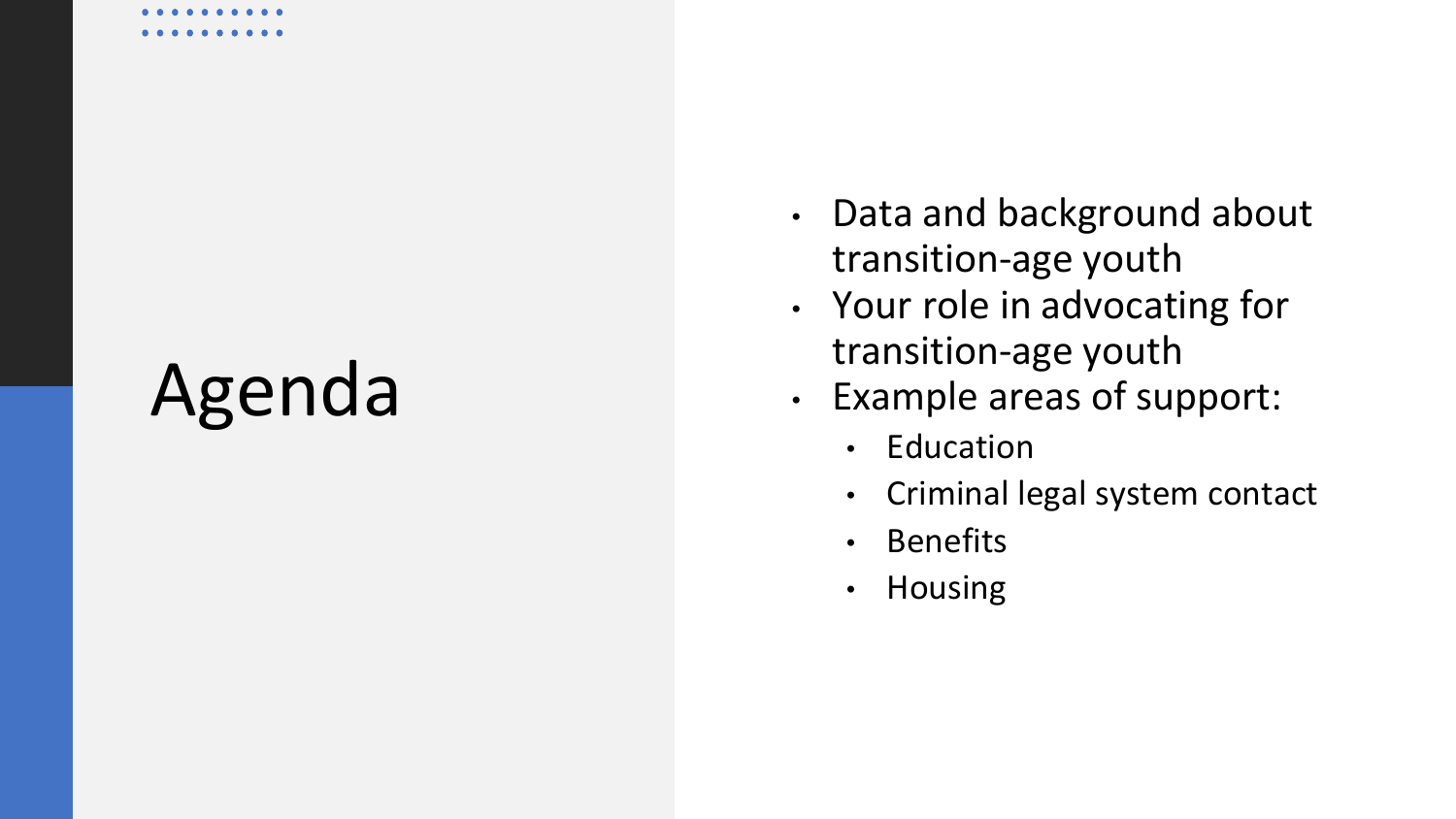### Data Summary

- Number of transition -aged youth in the child welfare system nationally:
	- Total: 171,162
	- Percentage of child welfare population: 25%
- Number of transition aged youth in the child welfare system in TN:
	- Total: 5745
	- Percentage of child welfare population: 41%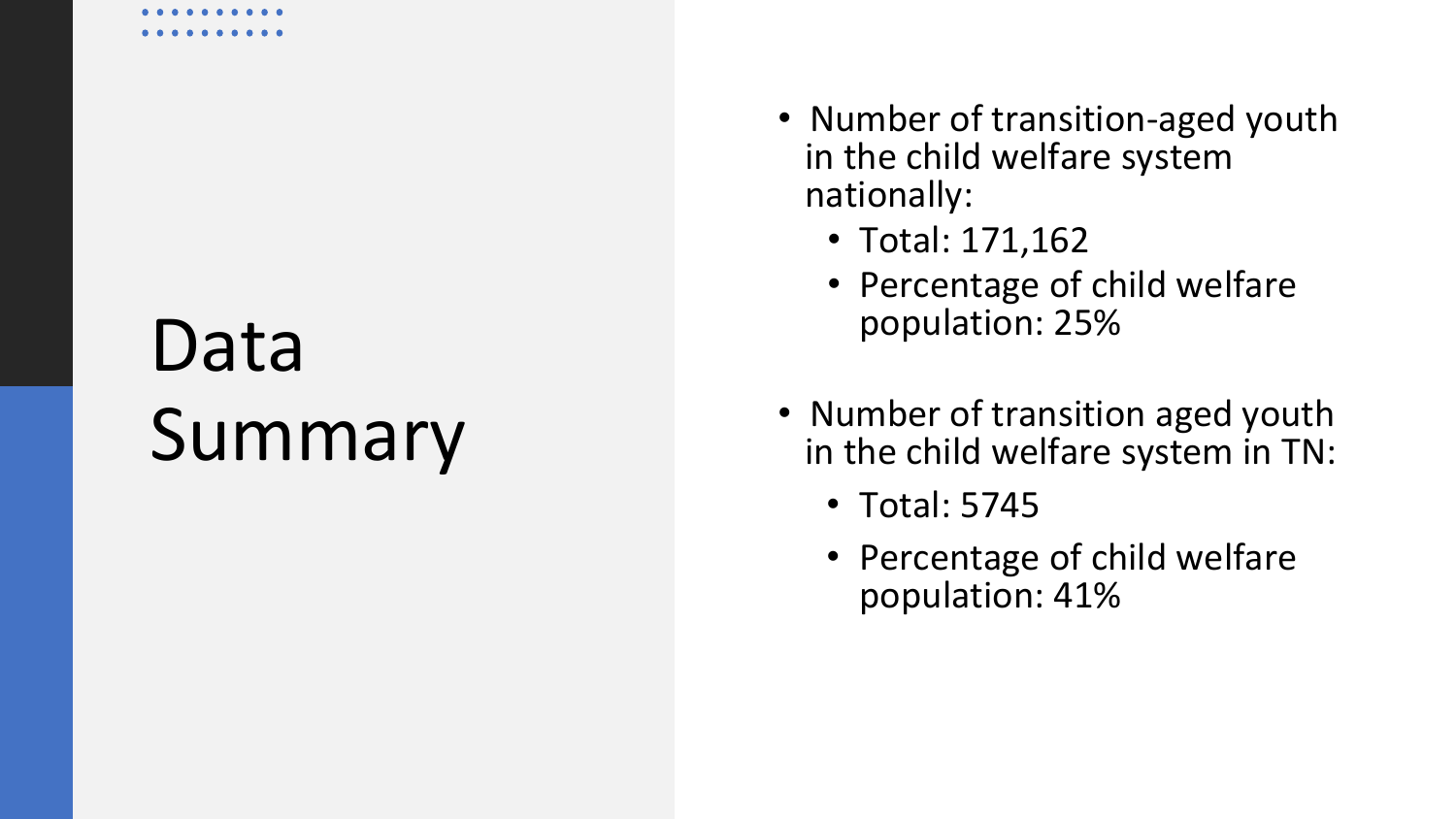### Data Summary

- Extended Care Facts:
	- TN is among 45 states have some form of extended care.
	- TN is among 3 states that include youth from the JJ system.
	- Time in extended care improves outcomes and connection with services.
	- Outcomes for youth who age out of care without permanency continue to be poor.
- Percentage of older youth who discharge to permanency: 43%
- Percentage of older youth who age out to non -permanency: 56%.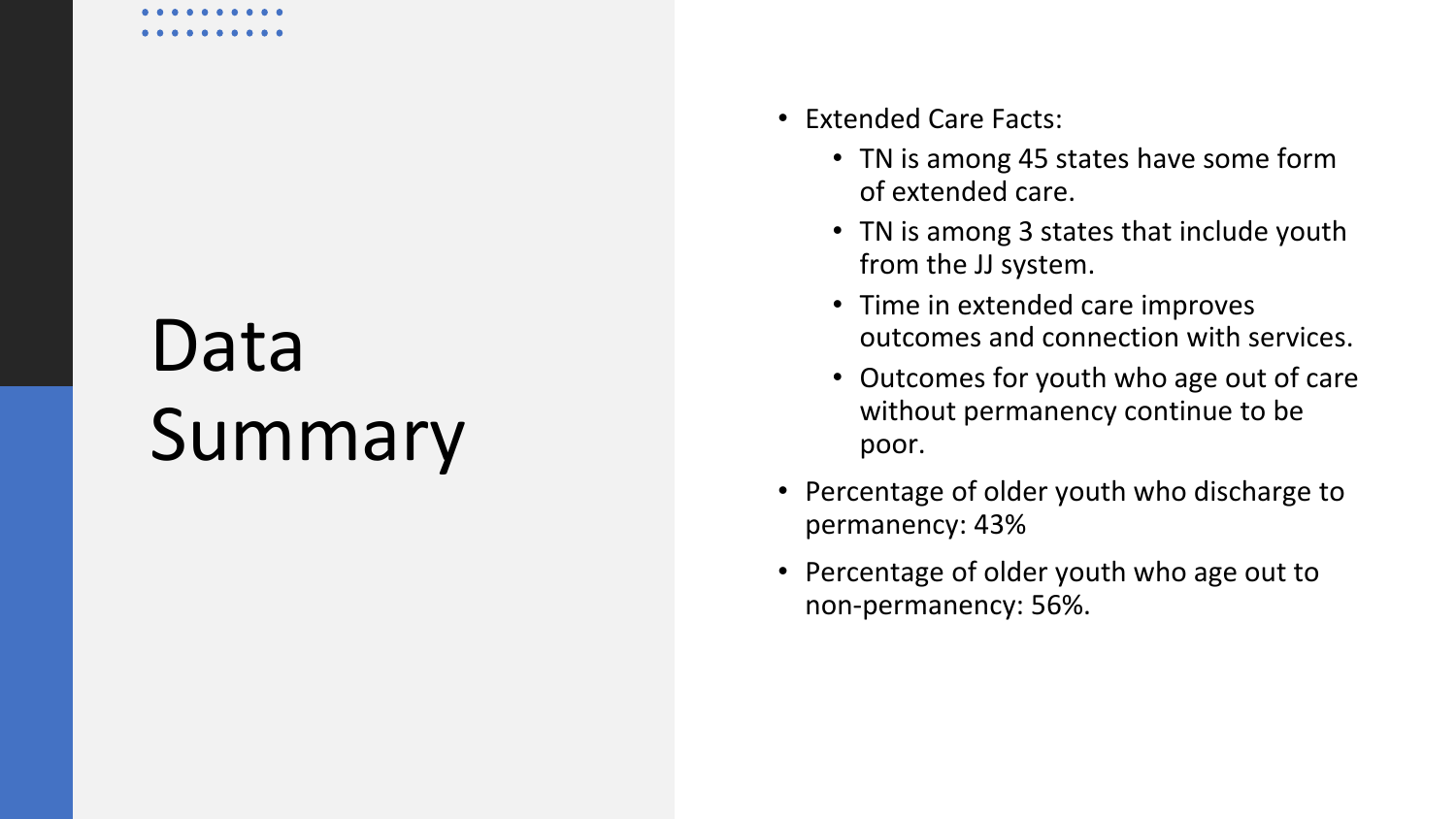# Experiences of TAY in the Pandemic

- Nearly 65% who were working before the pandemic had lost employment.
- 50% of those who applied for unemployment benefits did not receive assistance.
- 52% reported they did not receive the stimulus check.
- 19% reported they had run out of food.
- 23% reported that they are being forced to move or fear being forced to leave their current living situation.
- 37% reported having family members (legal or chosen) to rely on during the crisis.
- 20 % reported that they were entirely on their own.

See a collection of the 6 polls/surveys here: https://docs.google.com/document/d/11CSPZArMq Ef2D\_RxF63EwVz0XEpqLxM5UqsZUgOkV5c/edit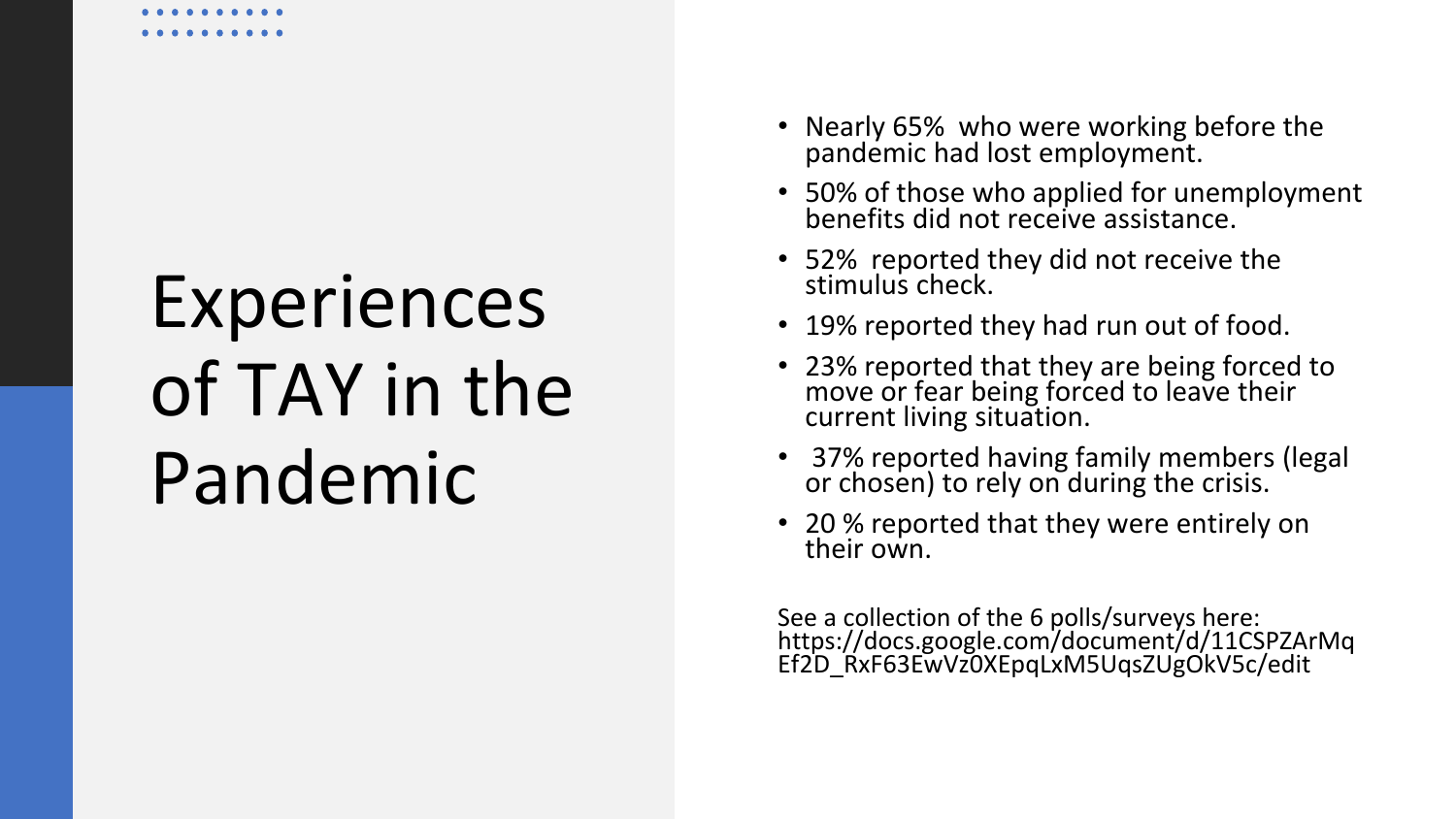### Lessons from the Pandemic

- The focus on permanency and connecting youth with family and community must happen as early as possible.
- Youth must be connected with services to address trauma.
- Transition planning must begin as early as possible, with a special focus on housing.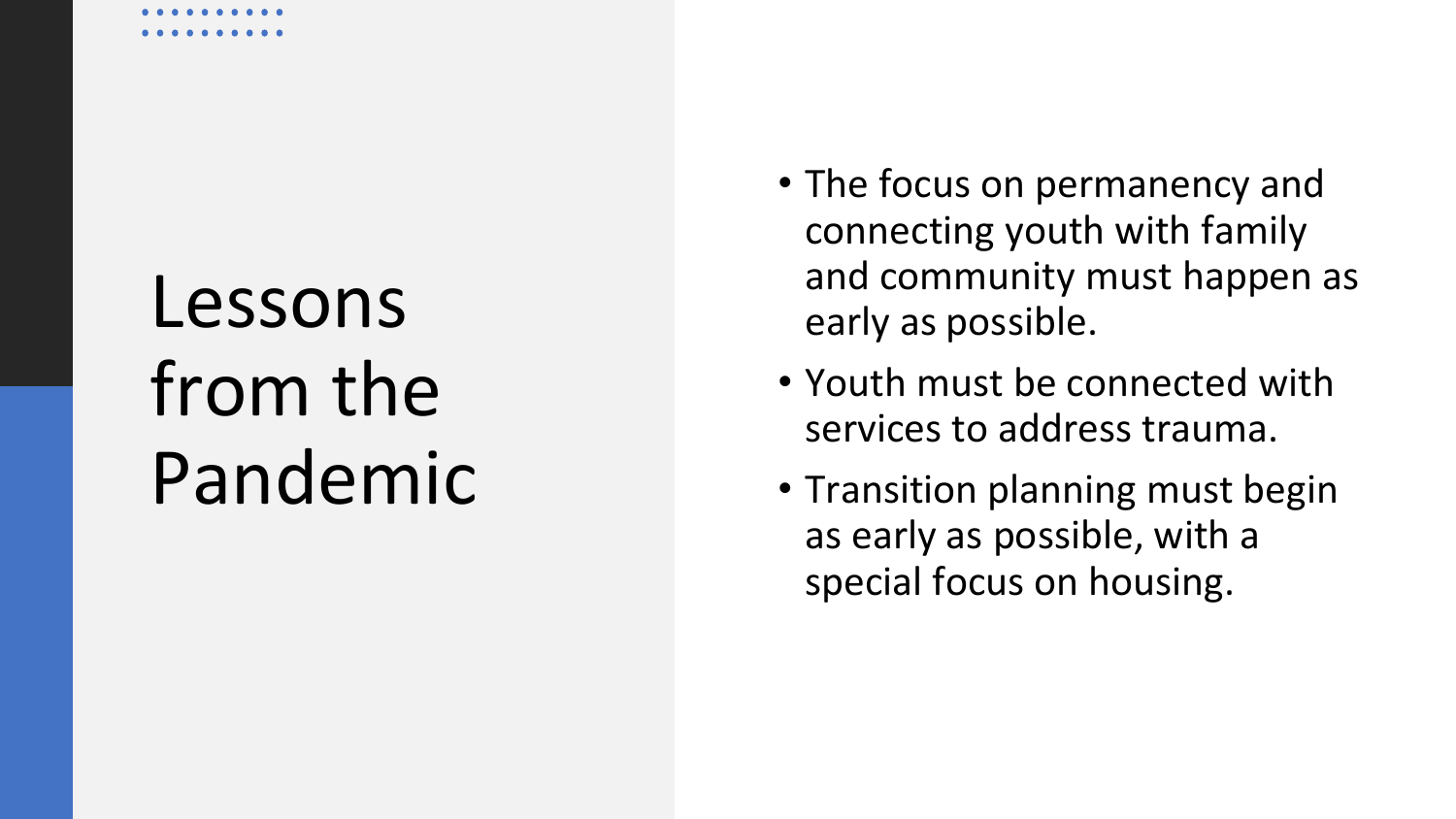The Transition to Adulthood: A Time of Great Potential

- Adolescence and young adulthood is a "critical developmental period" (14-26)
- The transition lasts until a youth's mid-20s.
- The brains of young adults are still developing in their late teens and early 20s. They continue to need a mixture of support, guidance, and freedom to optimally develop.
- This time period is characterized by risk-<br>taking, seeking greater independence,<br>developing decision-making and coping skills, and exploring their sense of identity.
- Trauma impacts the ability of young people to feel safe, learn and connect with others.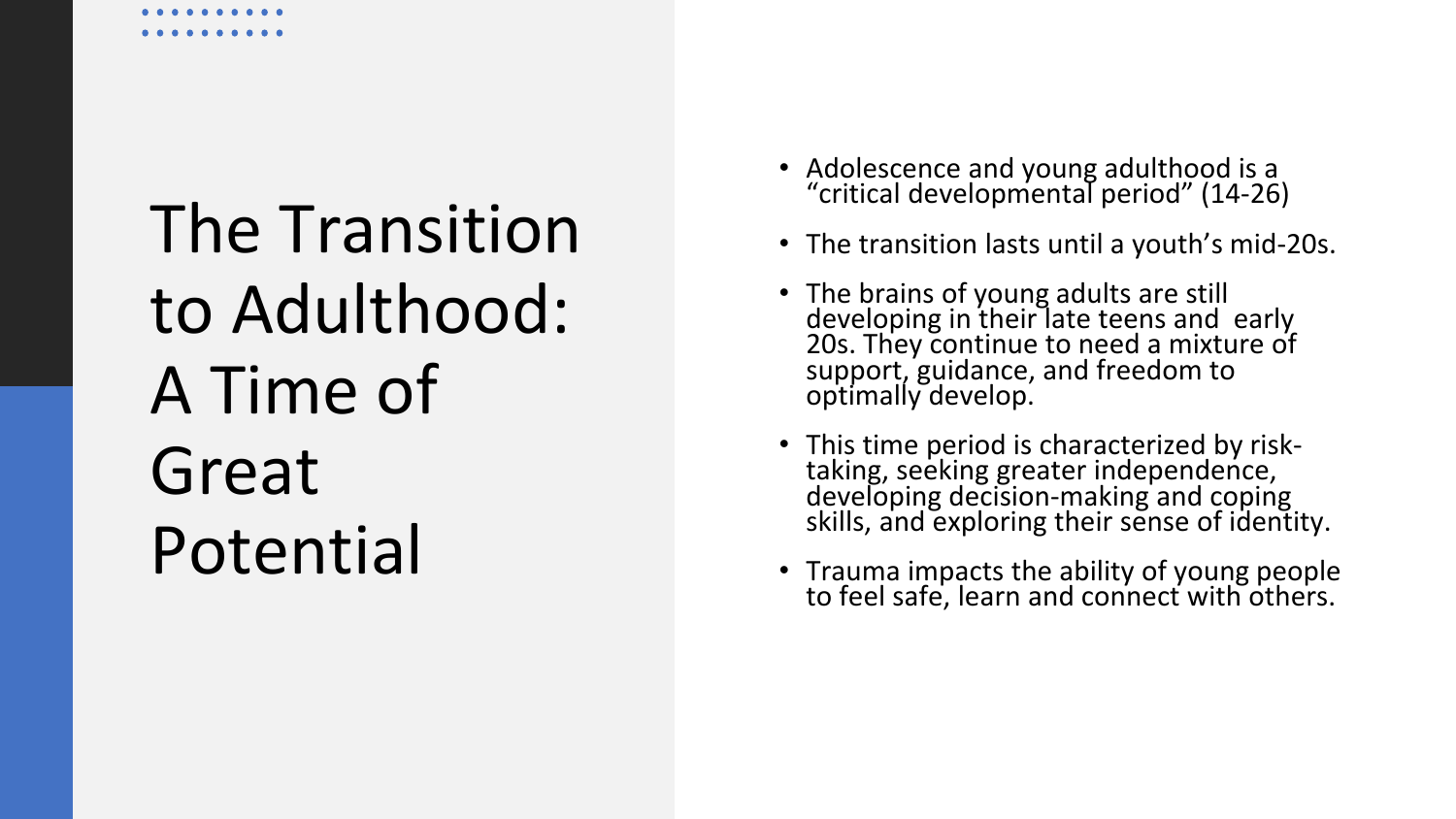# Family Support and the Transition to

### Adulthood

- Most youth rely on parents for a significant amount of material and non-material support as they make the transition to adulthood, amounting to,
	- on average, \$38,000 between the time a young person is 18 and 34 and
	- about 367 hours of family help per year.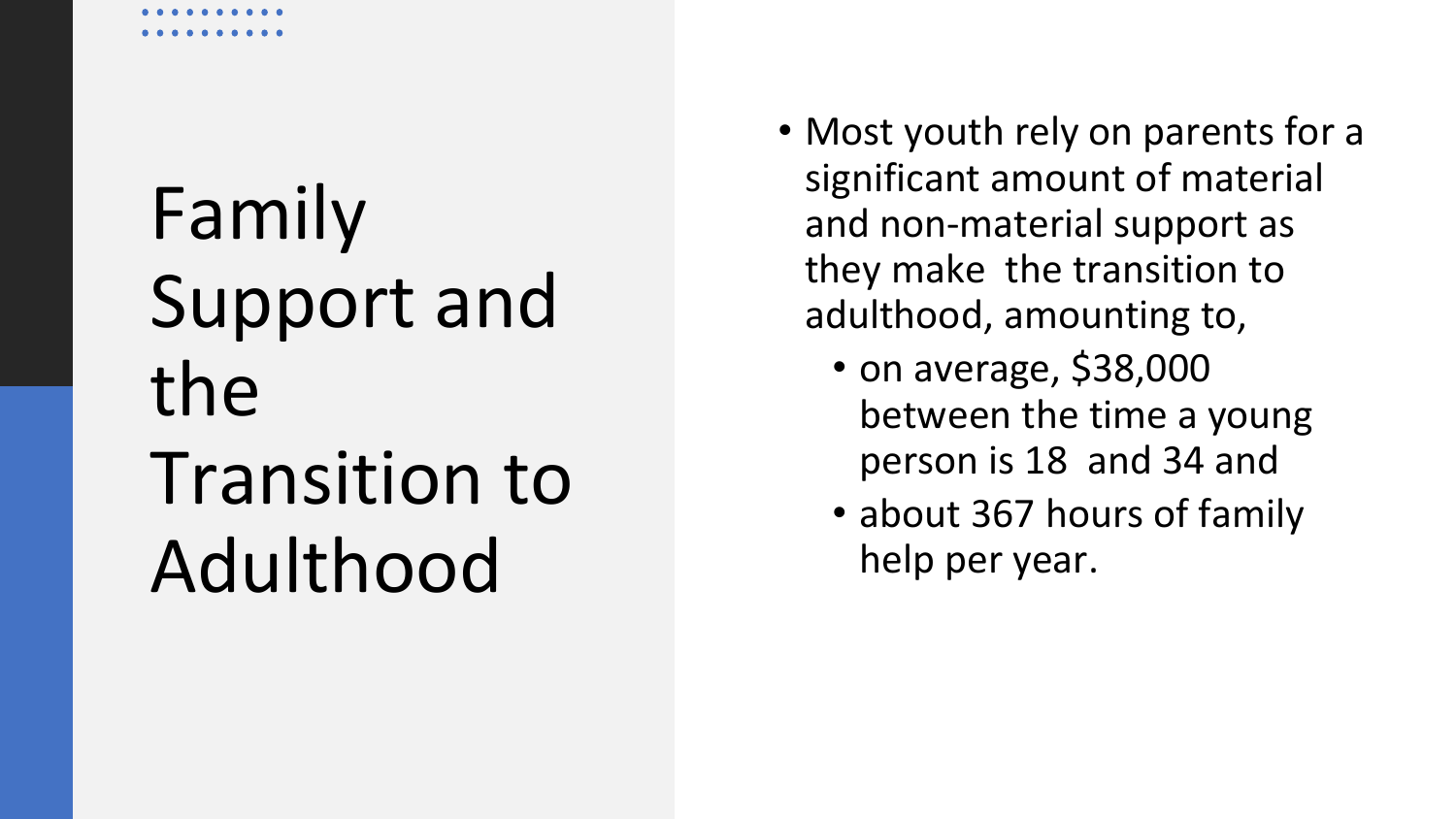# What does this mean for your advocacy?

Attorneys, CASAs, and other advocates can make a huge difference in the trajectory of a young person's life. Your advocacy can:

- help youth reach developmental milestones,
- ensure they have the support to do address trauma,
- remove the barriers that are impeding their progress and exclude them from opportunities, and
- help stakeholders, including judges, understand the importance of learning through experience and mistakes and the need for support.
- make sure transition planning begins early and is done well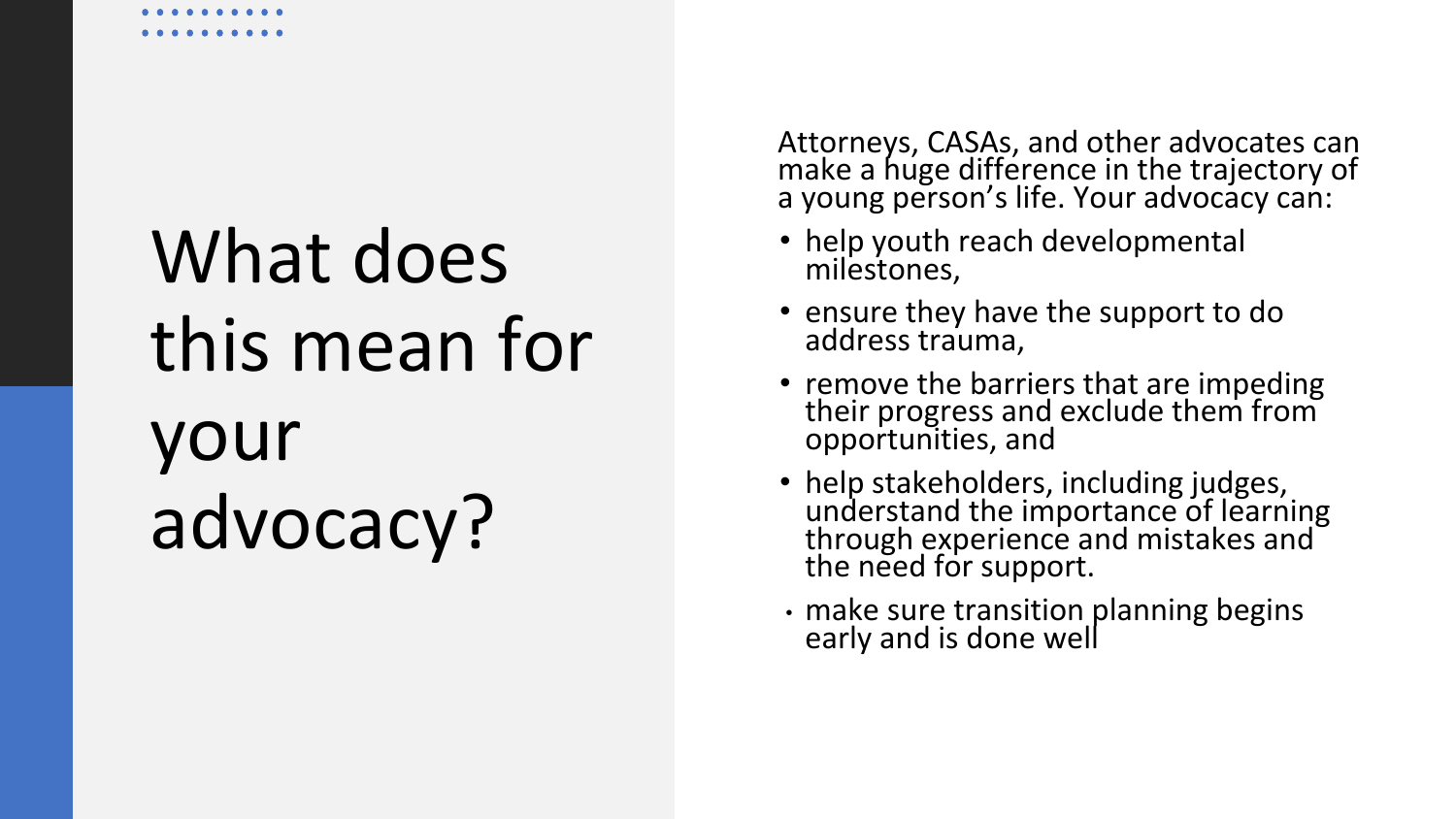# Laying the Groundwork for Success Early

- Actively engage with youth in transition planning beginning at age 14.
- Help youth identify and set goals related to family and permanency, education, employment, health, and housing.
- Help youth identify and access benefits and services to support their goals.
- Support youth in developing and practicing self -advocacy skills and decision making.
- Ensure that government agencies being held accountable for supporting youth in transition and permanency planning.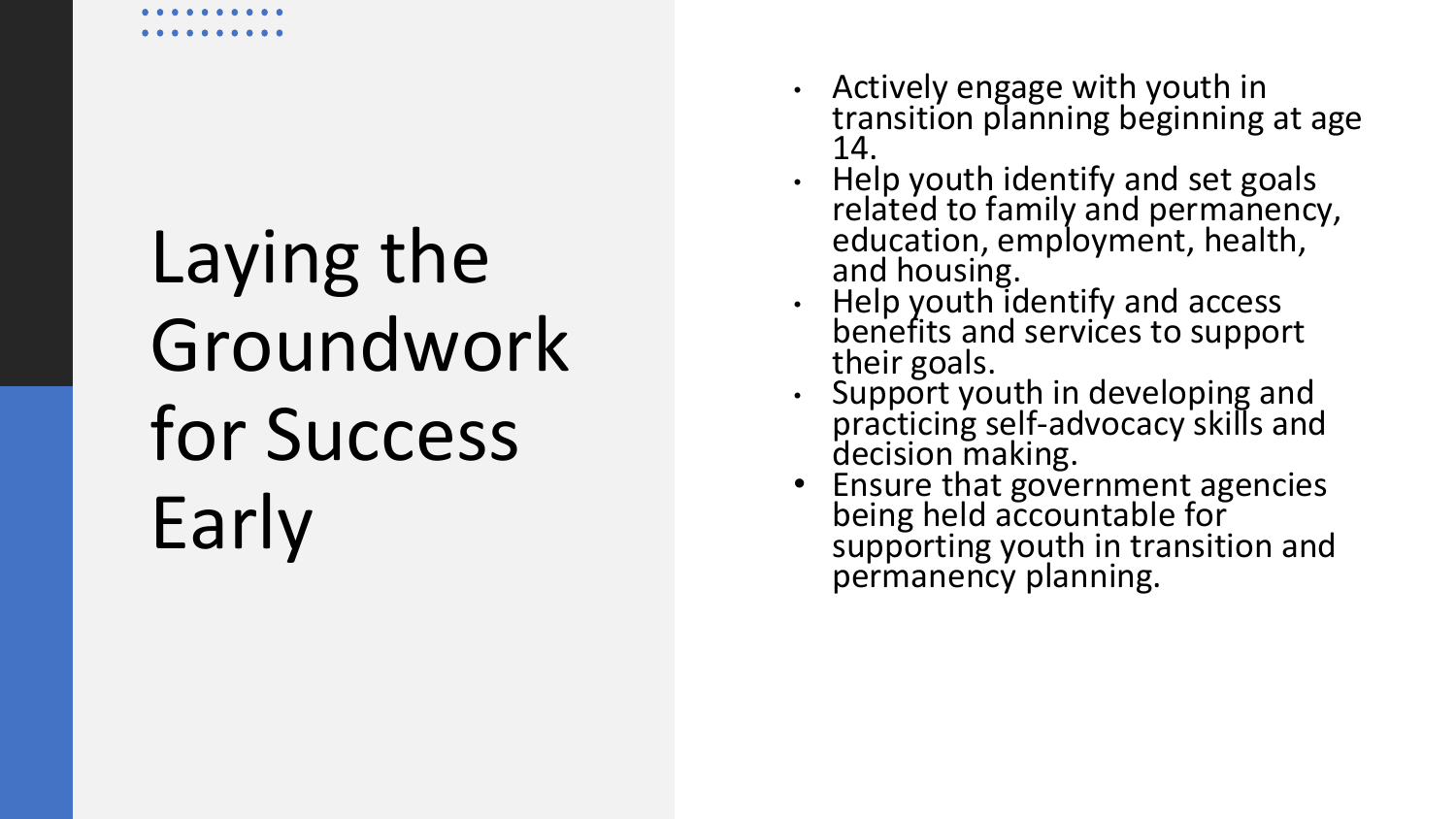# Tip: Be Proactive in Counseling Youth

- Check in often (even if they act like they do not want you to).
- Communicate in ways they like to communicate. (Text, email, etc)
- Ask how they are doing and about their interests.
- Respect the wishes and views of the teens you work with, but counsel, question, and engage. (Unpack the nos and resistance.)
- Do not take things personally.
- Start talking about transitions, plans, and the future early (by 14)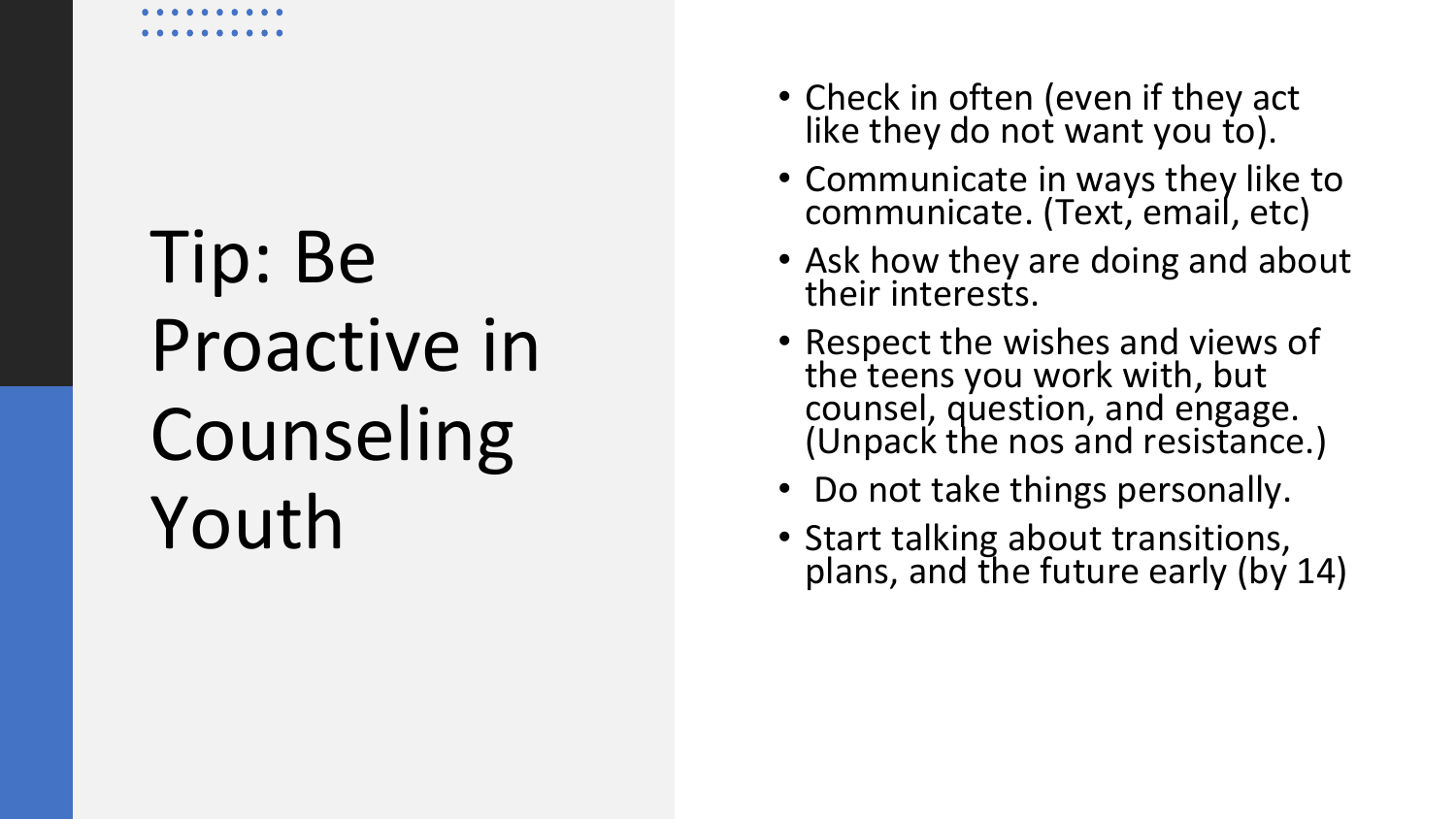# Tip: Promote the Option of Extended Foster Care

- TN Statistics on Extension of Foster Care:
	- 717 youth aged out of state custody
	- 626 eligible for EFC
	- 335 accepted EFC—rate of 54%
- Pandemic-related legislation waived education requirements
- New legislation permanently expands eligibility beginning January 2023, new additions bolded:
	- Secondary education or equivalent
	- Post-secondary/career/technical training
	- **Program to promote employment/remove barriers**
	- **Work 80+ hours/month**
	- Disability/medical condition exception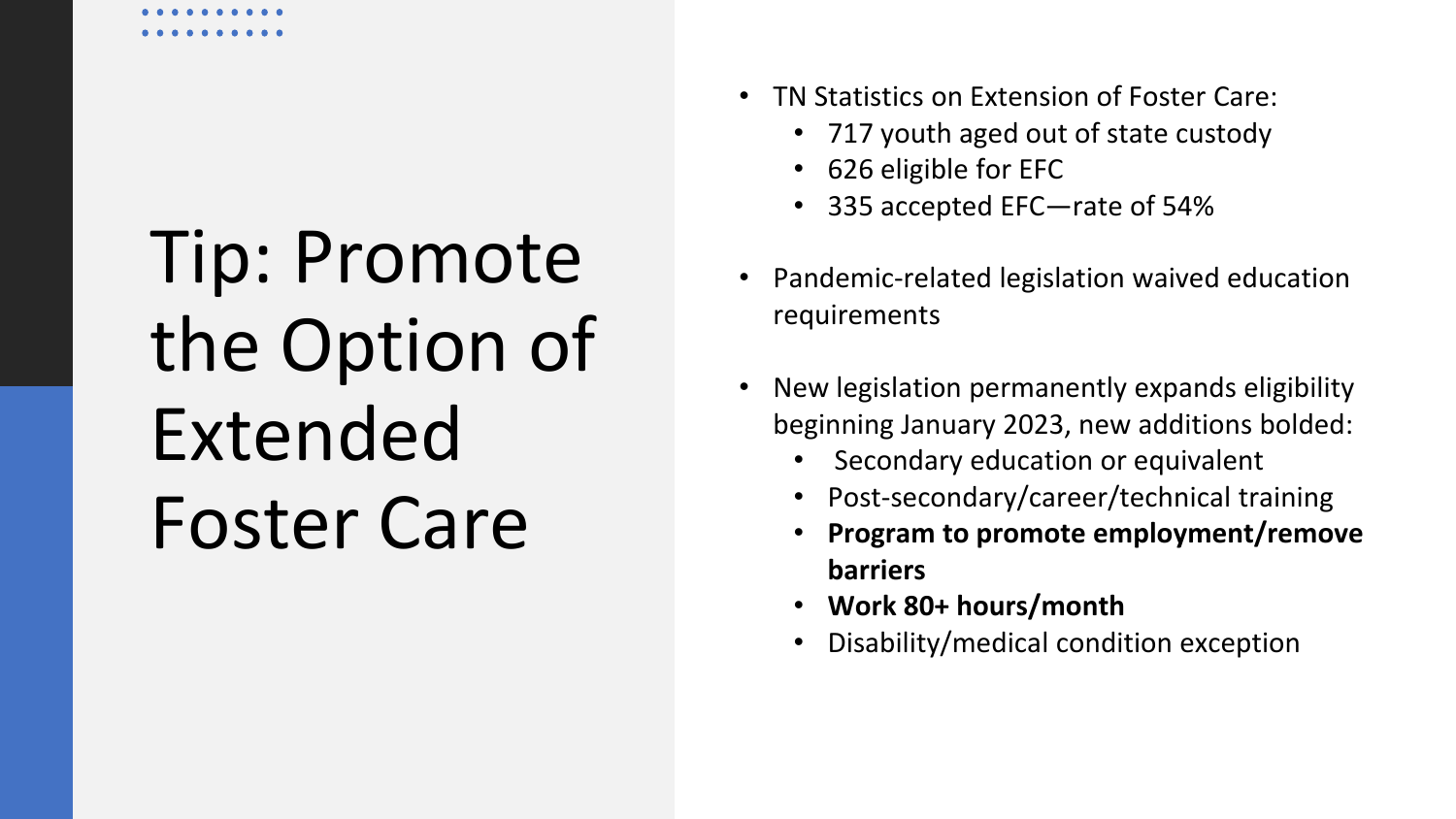# Education Support: Success in High School

- Understand where a teen is in their HS journey (credits, requirements, etc.) and their path to graduation
- Stability in schooling
	- Best Interest Determinations
- Transition planning for students with disabilities (IEP/504)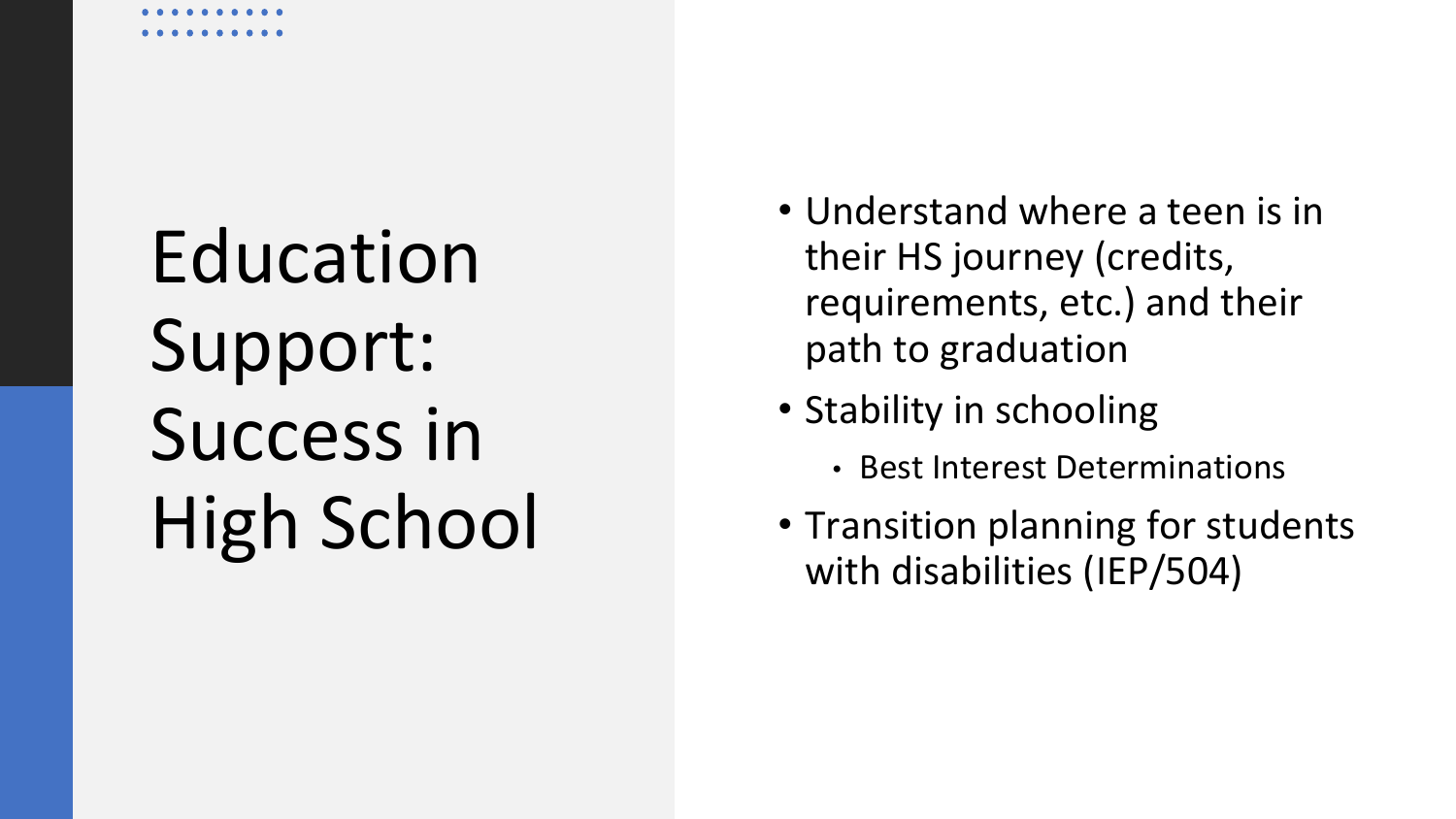# Education Support: Postsecondary Success

- Emotional and logistical support
- Financial support:
	- Chafee Education and Training Voucher (ETV)
	- Tennessee Bright Futures State Funded Scholarship
	- Tennessee Lottery (HOPE) Scholarship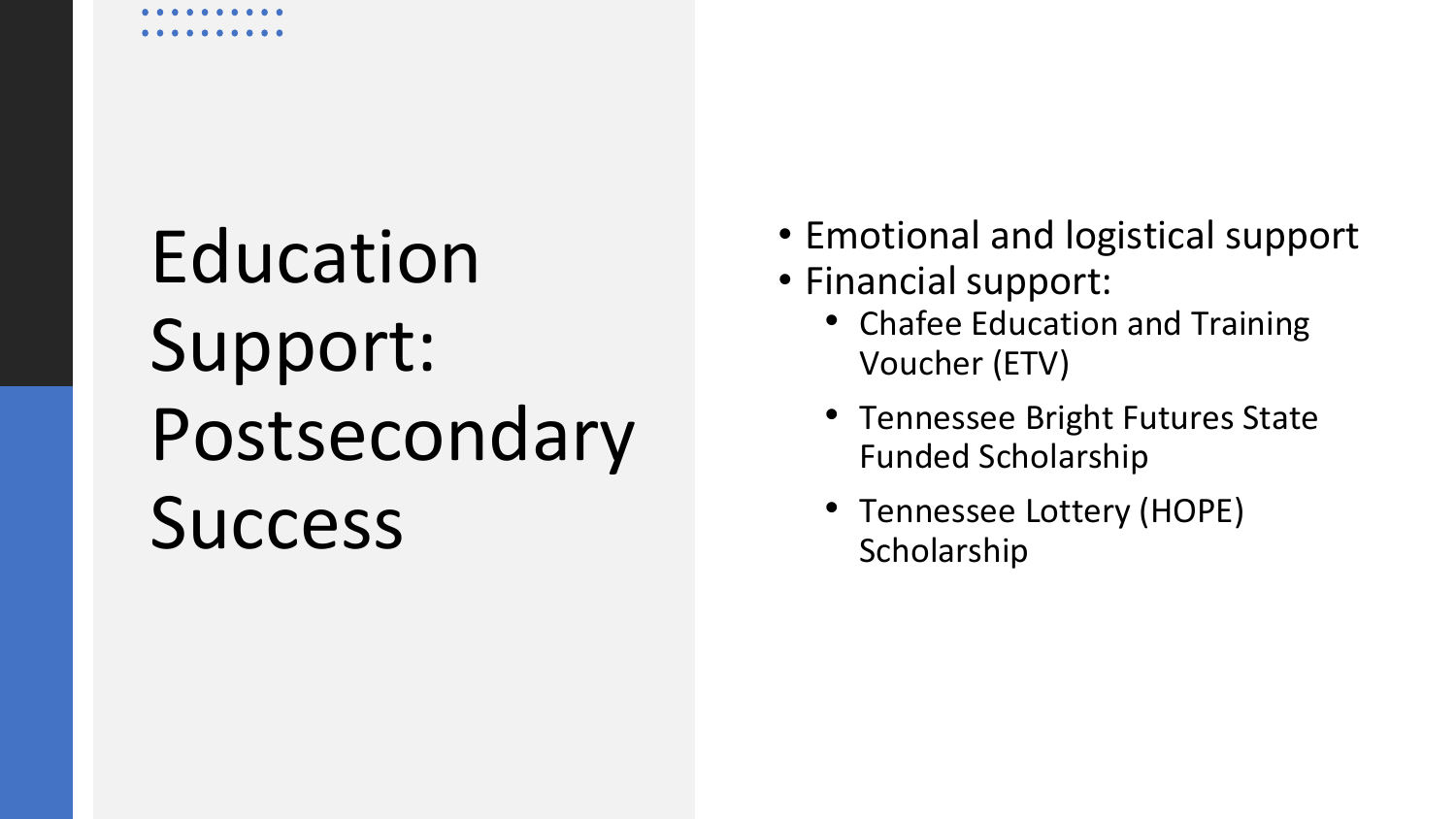Collateral **Consequence** Support: Mitigate the Long-Term Effects of Criminalization

- Age-crime curve and victimoffender overlap
- Collateral consequences
- Juvenile and criminal records
- Expungement and court debt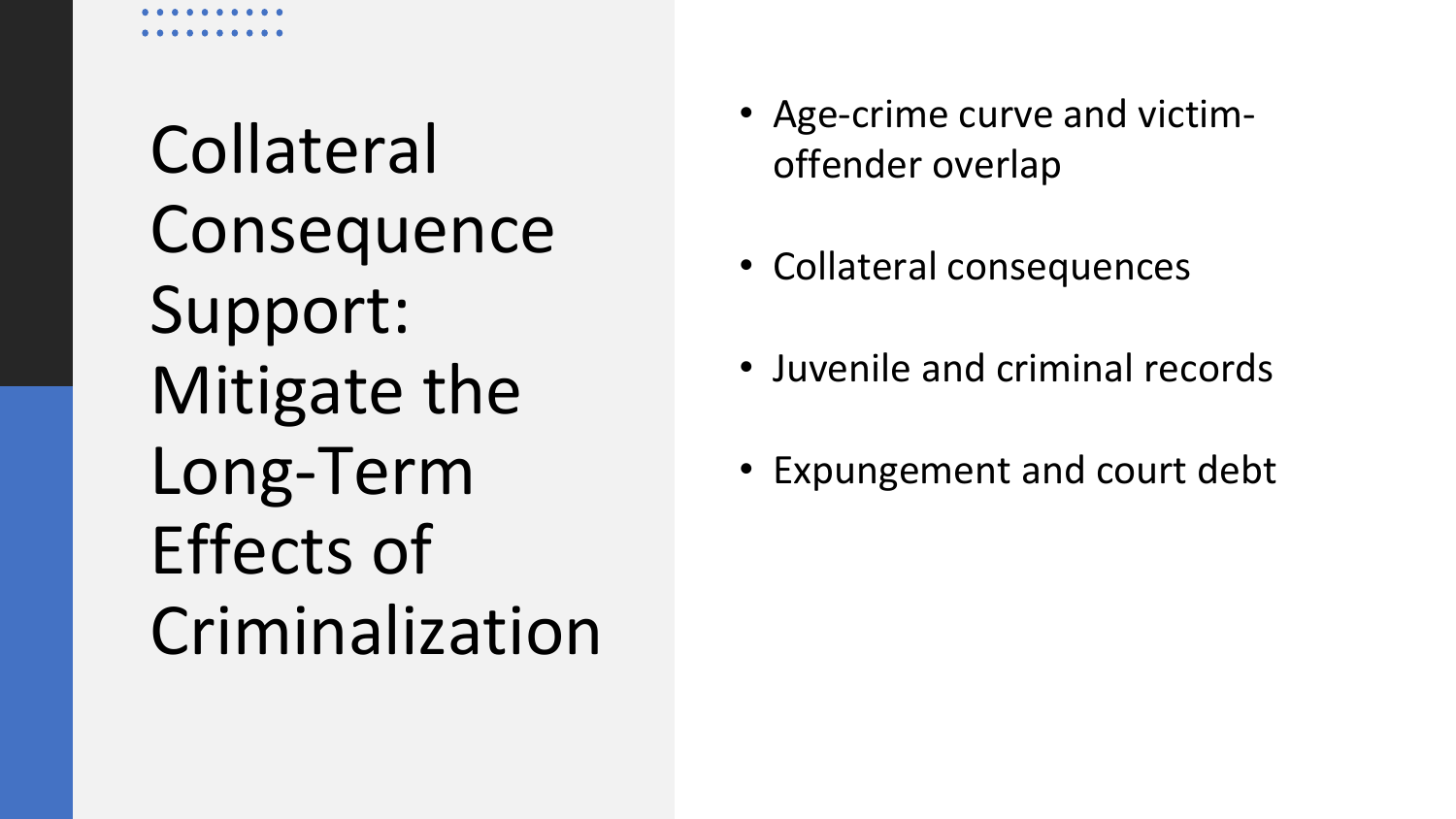### Benefits Support: Help Young People Access Benefits as They Leave Care

- Mainstream Benefits
	- SSI if disabled (and related disability supports)
	- TANF and Child Care Assistance
	- SNAP (foodstamps)
	- LIHEAP (energy assistance)
- Foster Care Specific Benefits
	- Chafee services, including aftercare.
	- Medicaid for Former Foster Youth to Age 26.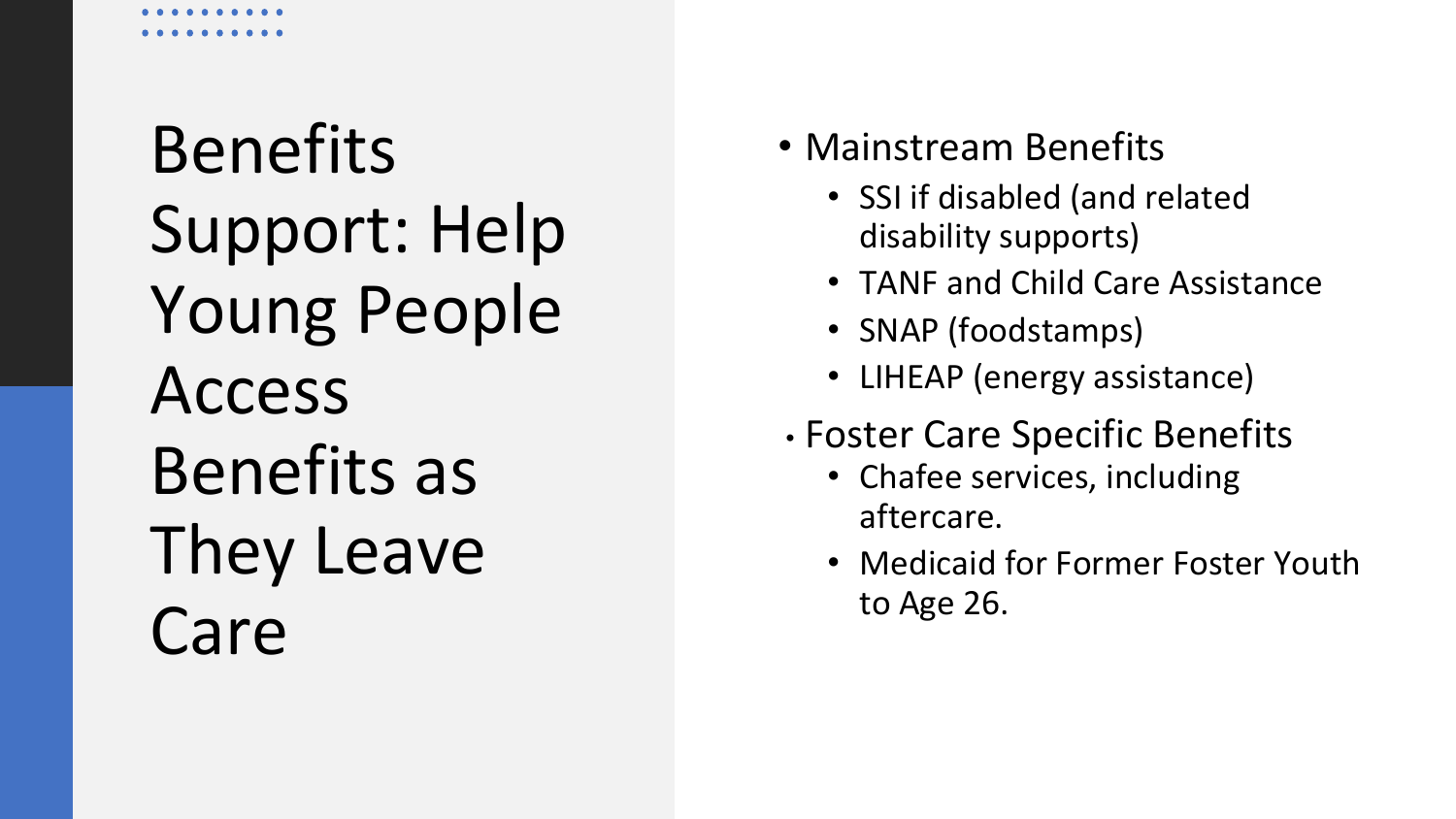# Benefits Support: Help Young People File Their Taxes

- Temporary changes in the tax laws make filing taxes advantageous for transition aged youth who are homeless or have experience in foster care.
	- Economic Impact Payments (stimulus checks)
	- Earned Income Tax Credit
	- Child Tax Credit
- Young people could be eligible for several thousand dollars, but they must file their taxes.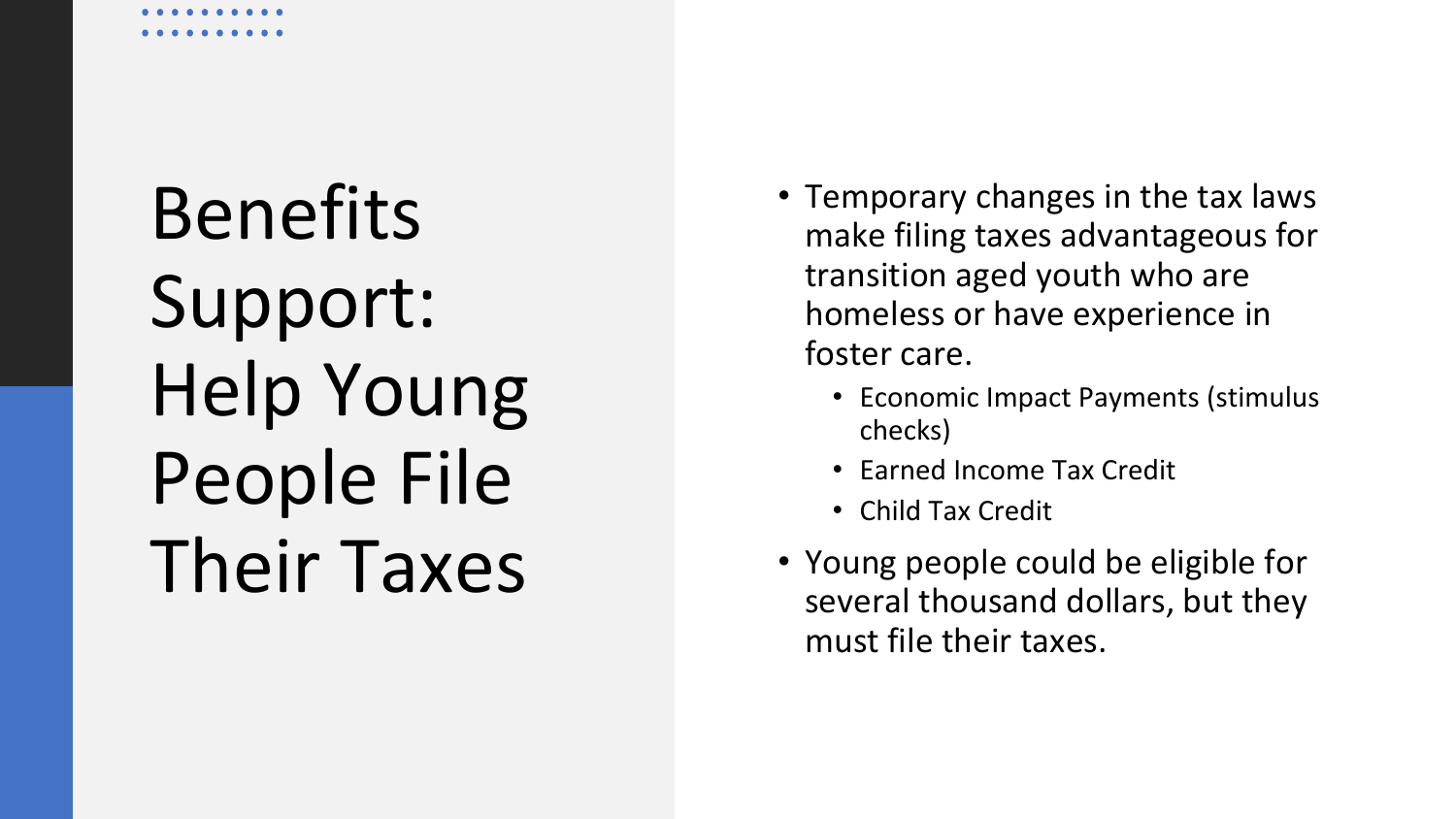Benefits Support: Help Young People File Their Taxes

- **.** Identify local IRS Volunteer Income Tax Assistance (VITA) Site.
- Input your zip code here: [https://irs.treasury.gov/freetax](https://irs.treasury.gov/freetaxprep/) prep/
- **.** Help the youth make and prepare for the appointment.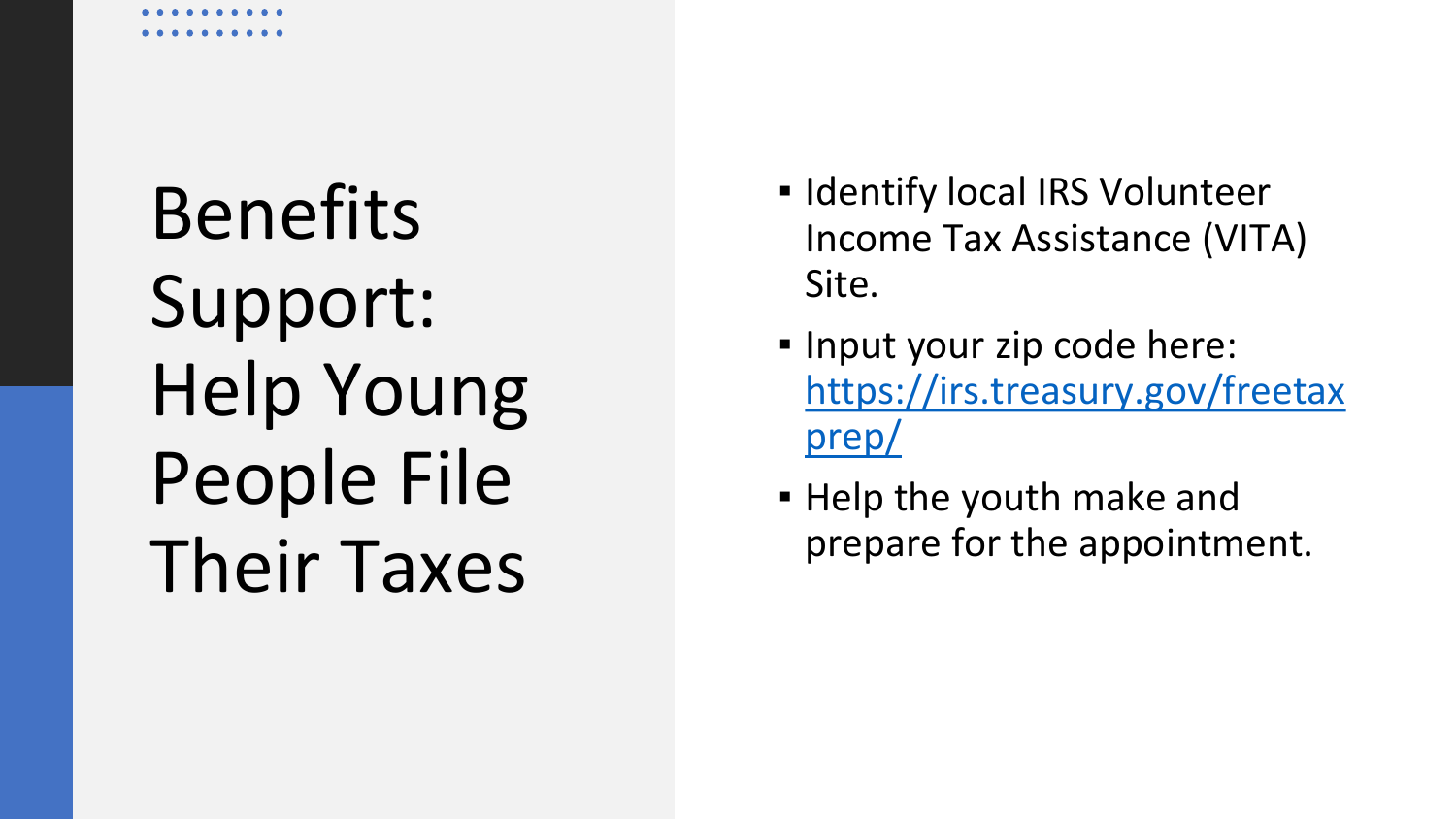### HELPING YOUTH FILE TAXES: USING FREE ONLINE ASSISTANCE THROUGH GET YOUR REFUND

- Get Your Refund provides online assistance that can include phone contacts.
- **Get Your Refund is a non-profit** service built by [Code for America](https://www.codeforamerica.org/) in partnership with IRS-certified Volunteer Income Tax Assistance [\(VITA](https://www.irs.gov/individuals/free-tax-return-preparation-for-you-by-volunteers)) sites nationally.
- The site connects individuals with IRS certified tax preparers who provide assistance online.
- **Link to website:** https://www.getyourrefund.org/en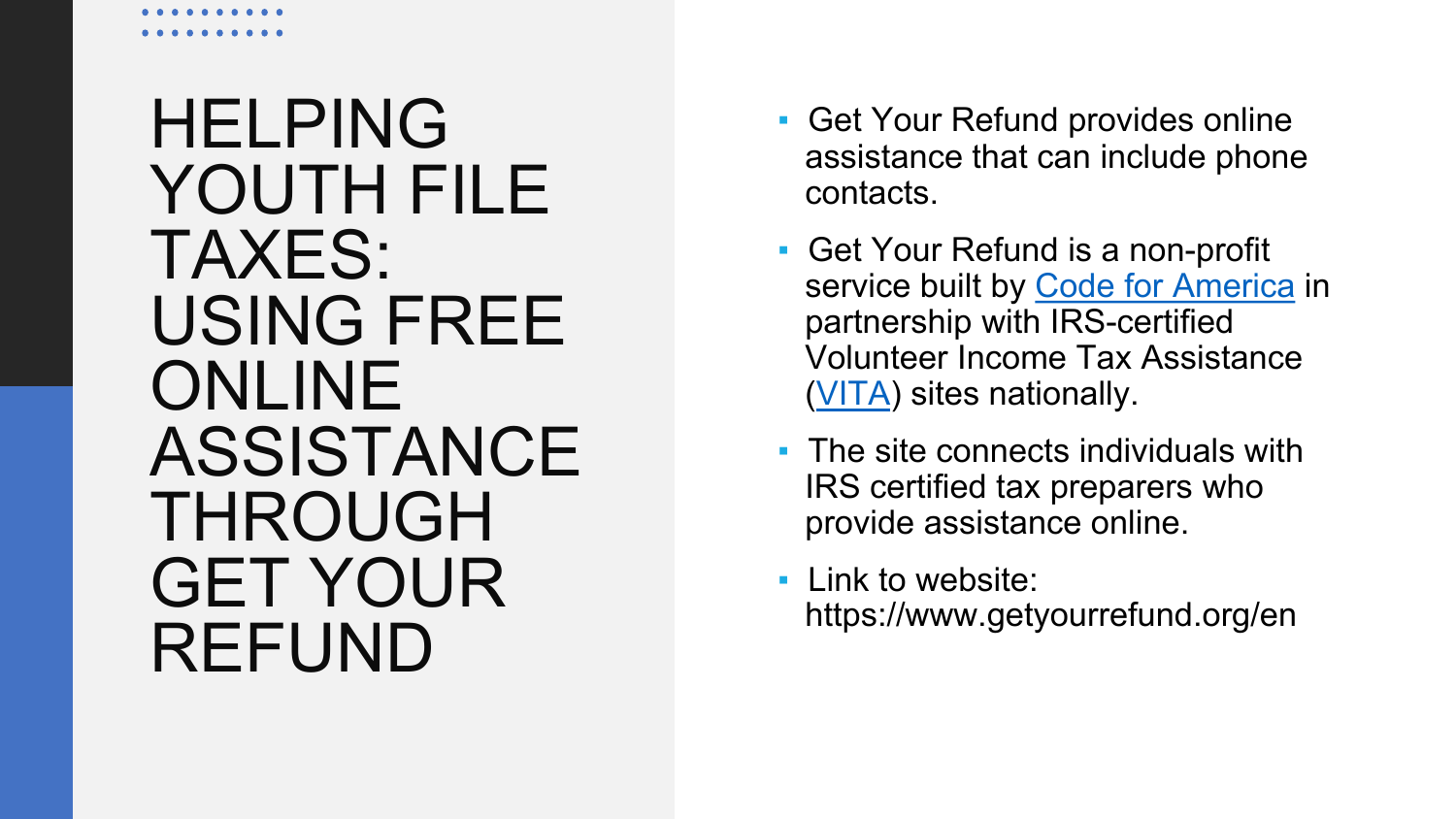### HELP YOUTH PREPARE FOR VITA OR ONLINE FILING: GATHERING DOCUMENTS

### Vital Documents and Information

State or other identification

Address

Social Security Number or ITIN

Bank account and routing number

Identity Protection PIN if you have been assigned one.

### Proof of Income

W-2: a document from your employer that shows how much you have made

Form 4852: a form you may need to fill out if your employer did not giv́e you á W-2

Form 1099-NEC: If you were paid as a contractor for<br>jobs like DoorDash or TaskRabbit, you may have received this form to show the amount you´were paid

Form 1099-G: a form you should have if you received unemployment

1099-INT: a form that shows any interest you made if you have a savings account

You can find a Tax Prep Checklist here: https://jbay.org/wp-content/uploads/2022/02/Tax-Prep-<br>Checklist-National-2022-1.pdf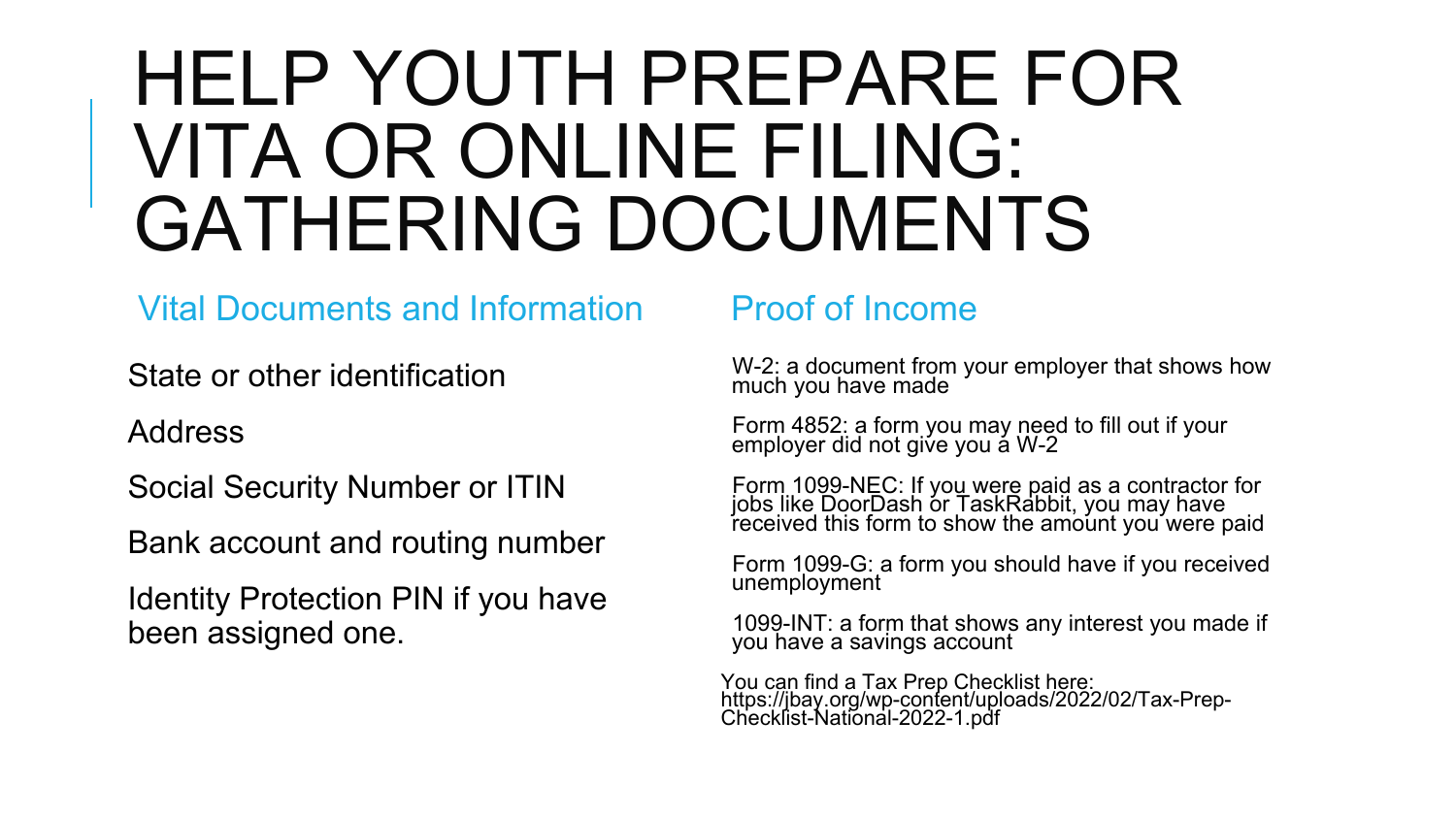Housing Support: Help Young People Access Housing

- Family Unification Program Vouchers (FUP)
- Fostering Youth to Independence Vouchers (FYI)
- Chafee Room and Board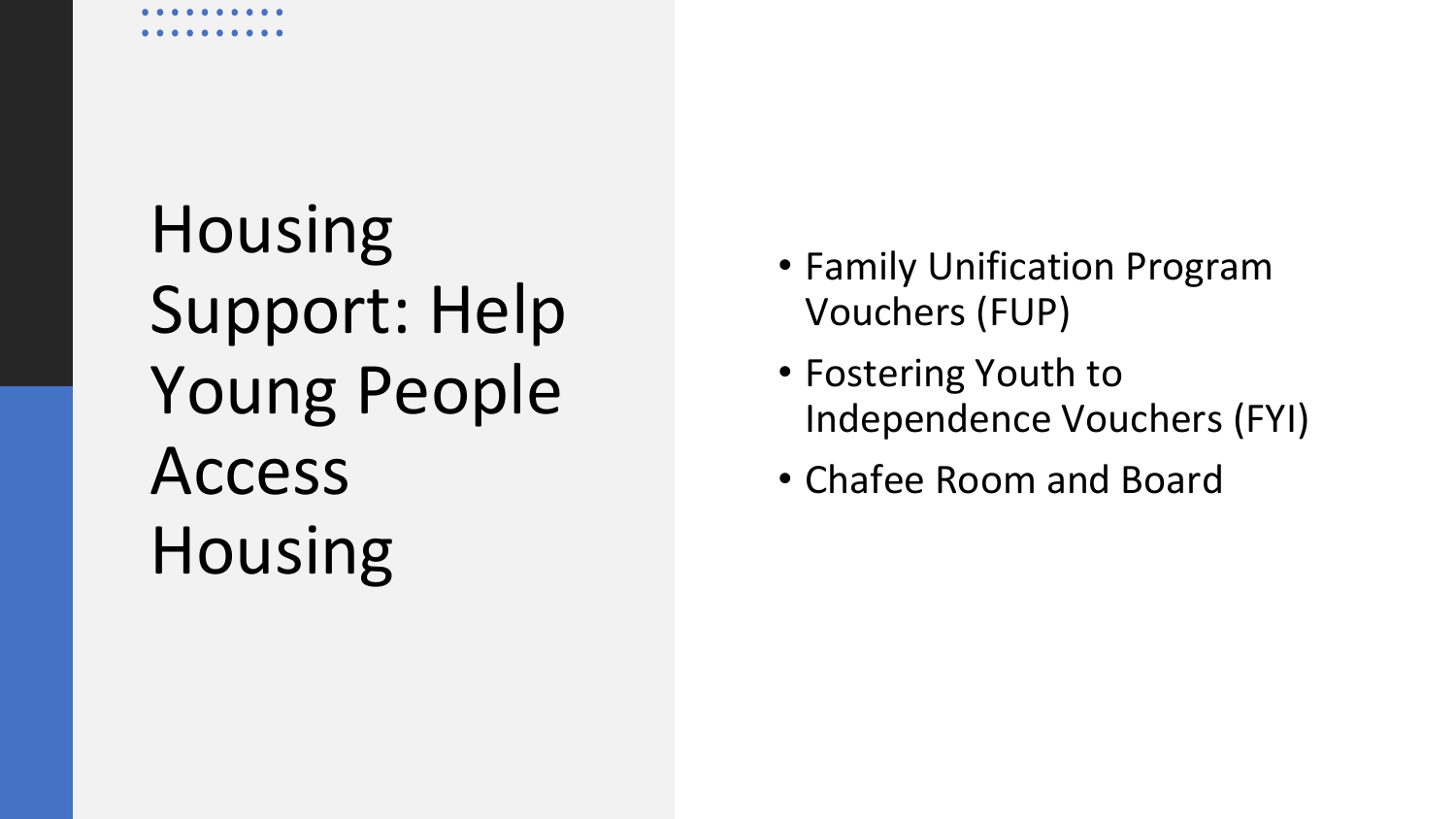# Housing Support: FUP and FYI Vouchers

- FUP and FYI vouchers are Housing Choice Vouchers ("section 8") for youth aging out of foster care.
- Child welfare agencies and housing authorities must work together to access FUP and FYI vouchers.
- Child welfare agencies and IL workers can refer eligible youth for FYI and FUP vouchers.
- Eligible young people include those who:
	- Are 18 years and not more than 24 years of age (have not reached their 25th birthday),
	- left foster care, or will leave foster care within 90 days, in accordance with a transition plan described in Section 475(5)(H) of the Social Security Act, and
	- are homeless or are at risk of becoming homeless at age 16 or older.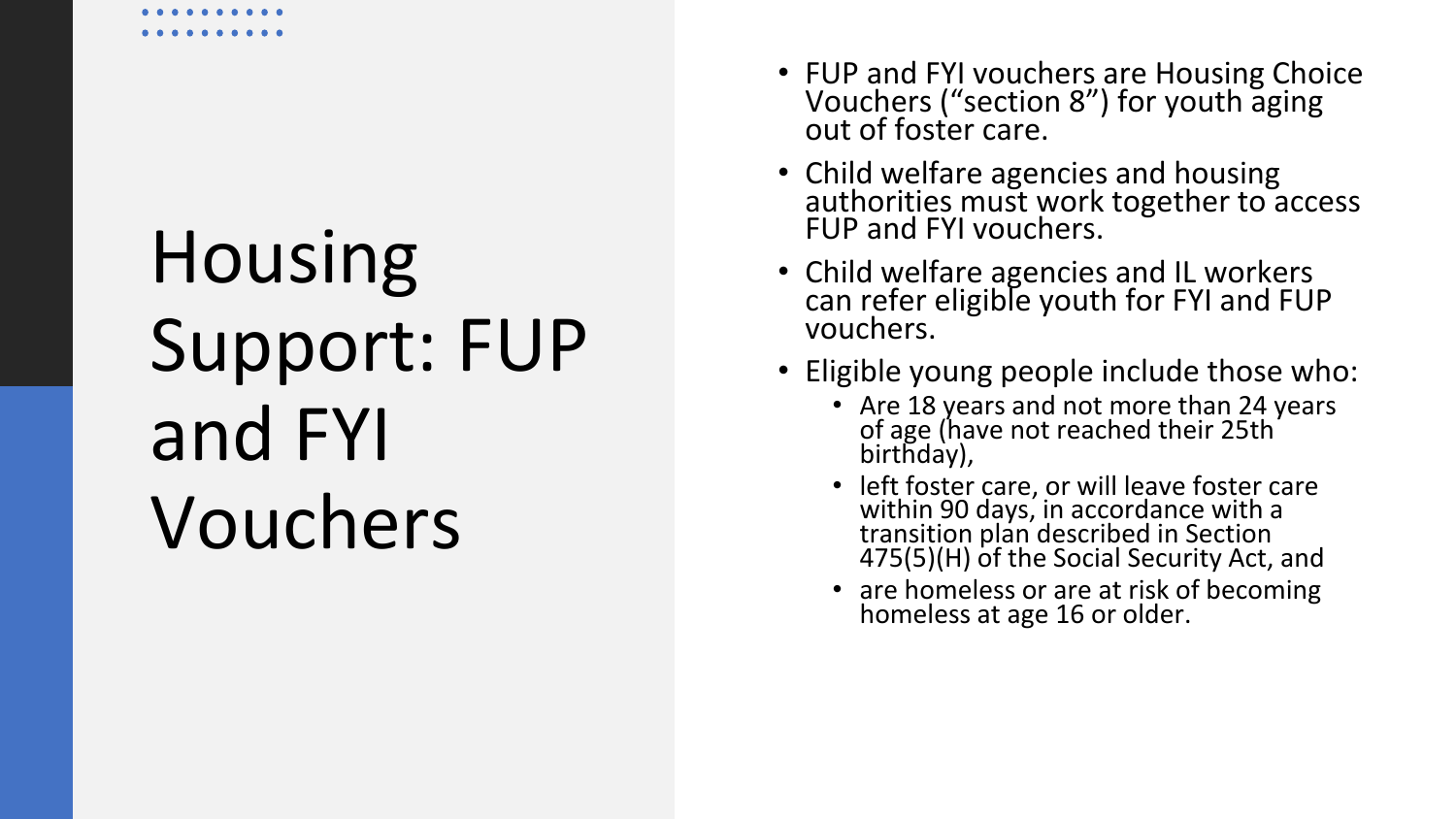Advocate for High Quality Transition Plans and Oppose Improper Discharges

- Federal law requires that an appropriate transition plan and discharge documents be provided before a case is closed.
- You can use the transition planning guarantee to ask the court to order services or actions or to oppose a discharge without a proper plan.
	- 42 U.S.C.A. § 675(1)(D).
	- 42 U.S.C.A.  $\S$  675(5)(H) & (I).